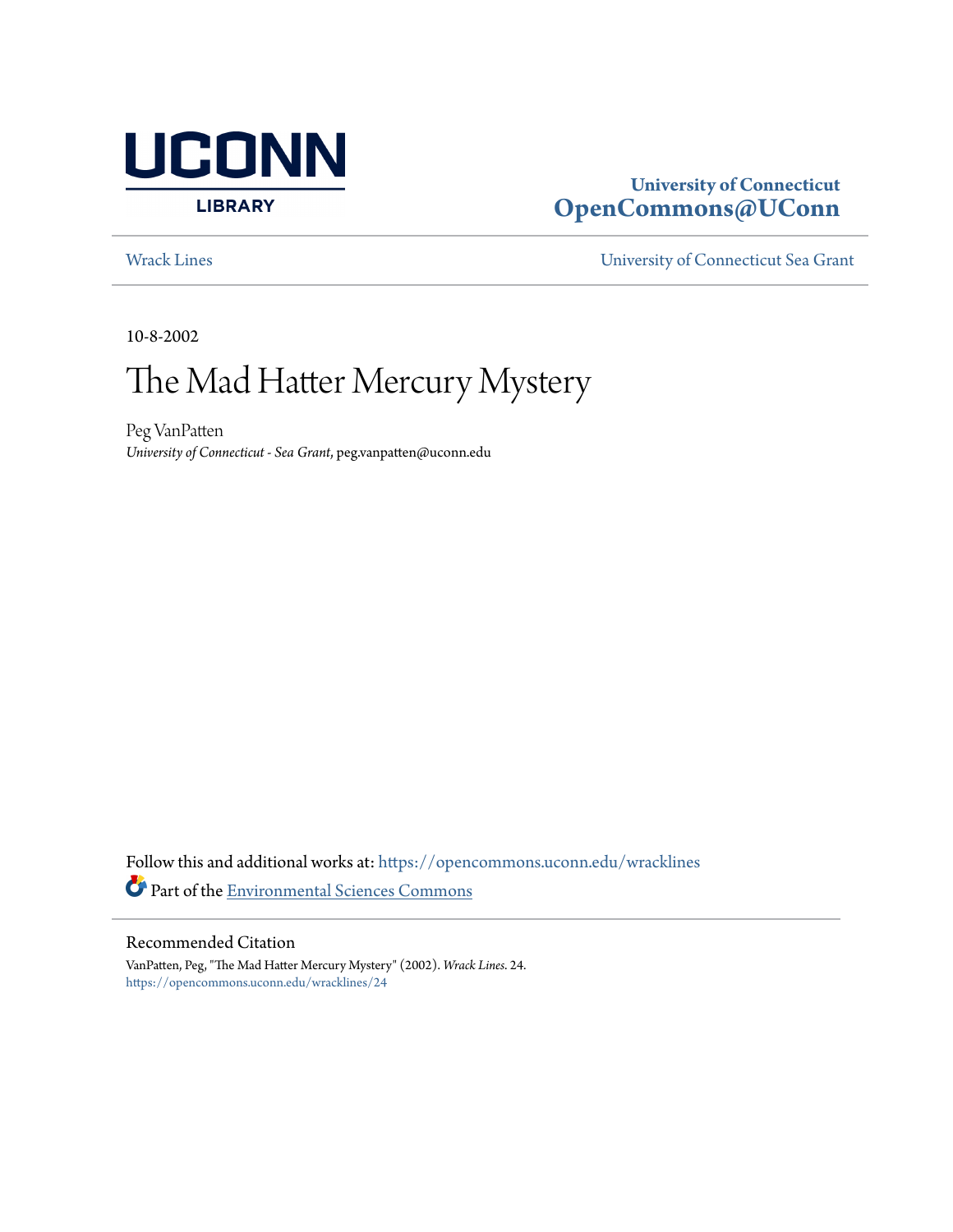## **The Mad Hatter Mercury Mystery**

by [Peg Van Patten](mailto:vanpatte@uconnvm.uconn.edu) Communications Director [Connecticut Sea Grant](http://seagrant.uconn.edu/index.htm)

 "I'm investigating things that begin with the letter "M", said Lewis Carroll's Mad Hatter. This Mad Hatter, from the children's tale Alice in Wonderland, gave a tea party in a surreal environment. Such disorientation has a firm footing in reality, however. Hatmakers over the past three centuries used mercury in their work, and some hatters experienced nervous disorders, odd behavior, and even symptoms of madness. But why were the hatters mad? Did the brim curlers sniff glue? No, what they sniffed was mercury.

 But the story doesn't end there. Mercury left from the hat industry, before its use was banned in the 1940's, has left a legacy still with us today in some parts of Connecticut.



Johan Varekamp, Ph.D.

[Johan Varekamp](mailto:jvarekamp@wesleyan.edu), George I. Seney Professor of Earth and Environmental Sciences, has followed Carroll's Hatter's example by investigating mercury. When he and his students at [Wesleyan University](http://www.wesleyan.edu/) investigated cores of sediments taken at the mouth of the Housatonic River in western Connecticut, they found high levels of mercury. The source was a mystery. They traced the mercury back up the river by doing more sampling, finding ever higher concentrations, until they reached the source: the Still River in Danbury. They were initially surprised to find such high concentrations (less than the State identifies as dangerous, but close enough to cause concern should the mercury become concentrated.)

What could have happened nearby, they wondered, to cause the phenomenon?

## **The Hat City's Past**

[Danbury](http://www.danburyhistorical.org/) Connecticut has always been known as "The Hat City". It was the hat making capital of the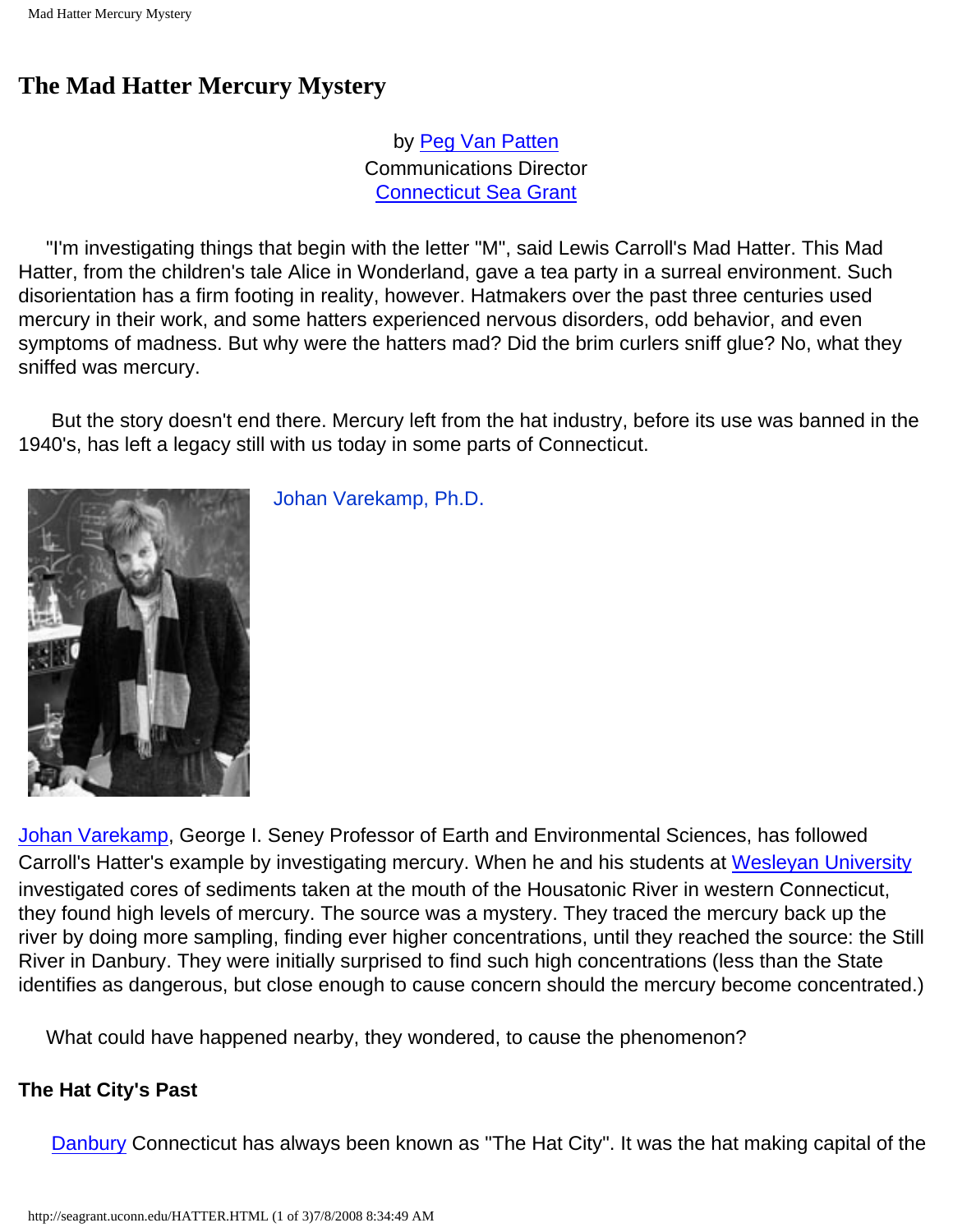```
Mad Hatter Mercury Mystery
```
world in the 19th century. At first the felt fur hats were made by hand in small shops. During the 1830's, more people were employed in hatmaking there than in any other trade. Some farmers were known to pull out a kettle, gather some furs, and hang up a hatter's shingle as a cottage industry in lean times.

 European hatters brought their trade with them when they emigrated to North America. It became such a successful industry that in 1731, King George II banned exports of hats from the colonies to benefit hatters in England. The city of Danbury had all of the necessary prerequisites for a successful hatmaking industry: abundant water, transportation, animal furs, and plentiful labor.

 Local legend says the first Danbury hatter might have been [Zoe Benedict.](http://seagrant.uconn.edu/www.danburyhistorical.org) Wool felt was already made in many parts of the world. But Benedict found a new twist. Being a busy New England Yankee, when he got a hole in his shoe, he plugged it with a scrap of rabbit fur. Later he discovered that pressure and perspiration had transformed it into felt. He experimented with fur felt, shaping large pieces into hats on his bedpost. His shop opened on Main Street in 1780, making beaver hats at the rate of three per day.

 Business boomed, because everyone then wore hats! Hats were indicators of gender, occupation, social status, season, interests, and personality. Abraham Lincoln's famous stovepipe hats were made of beaver felt, and may have been made in Danbury. Hatmaking spread to a smaller degree to other towns in the state. Danbury was burned by British troops in 1777, during the American Revolutionary War, but another revolution, this time Industrial, brought hatmaking back with a vengeance. With mechanization, factories sprang up.

 At the peak of the industry, five million hats a year were produced in 56 different factories in Danbury. A process called "carroting" was used in the production, but it had nothing to do with vegetables. Carroting involved washing animal furs with an orange-colored solution containing a mercury compound, mercury nitrate.

 The colorful solution facilitated the separation of the fur from the pelt and made it mat together smoothly. The fur was then shaped into large cones, then shrunk in boiling water and dried many times before final shaping, smoothing, and finishing. Workers would often be exposed to mercury vapors in the steamy air. Many hatters with long-term exposure, particularly those involved in carroting, got mercury poisoning.

 Mercury poisoning attacks the nervous system, causing drooling, hair loss, uncontrollable muscle twitching, a lurching gait, and difficulties in talking and thinking clearly. Stumbling about in a confused state with slurred speech and trembling hands, affected hatters were sometimes mistaken for drunks. The ailment became known as <sup>3</sup>The Danbury Shakes<sup>2</sup>. In very severe cases, they experienced hallucinations.

 "Mad as a hatter" became a common term for someone experiencing severe mental problems. Some hatters eventually died of mercury poisoning. In 1934, following intense objections from hatters<sup>1</sup> labor unions, a major scientific study was performed and documented mercury poisoning in hatters. Processes to mat felt that did not include mercury were developed, and by 1943 all use of mercury in hatmaking ceased. Processes to mat felt that didn<sup>1</sup>t include mercury were developed.